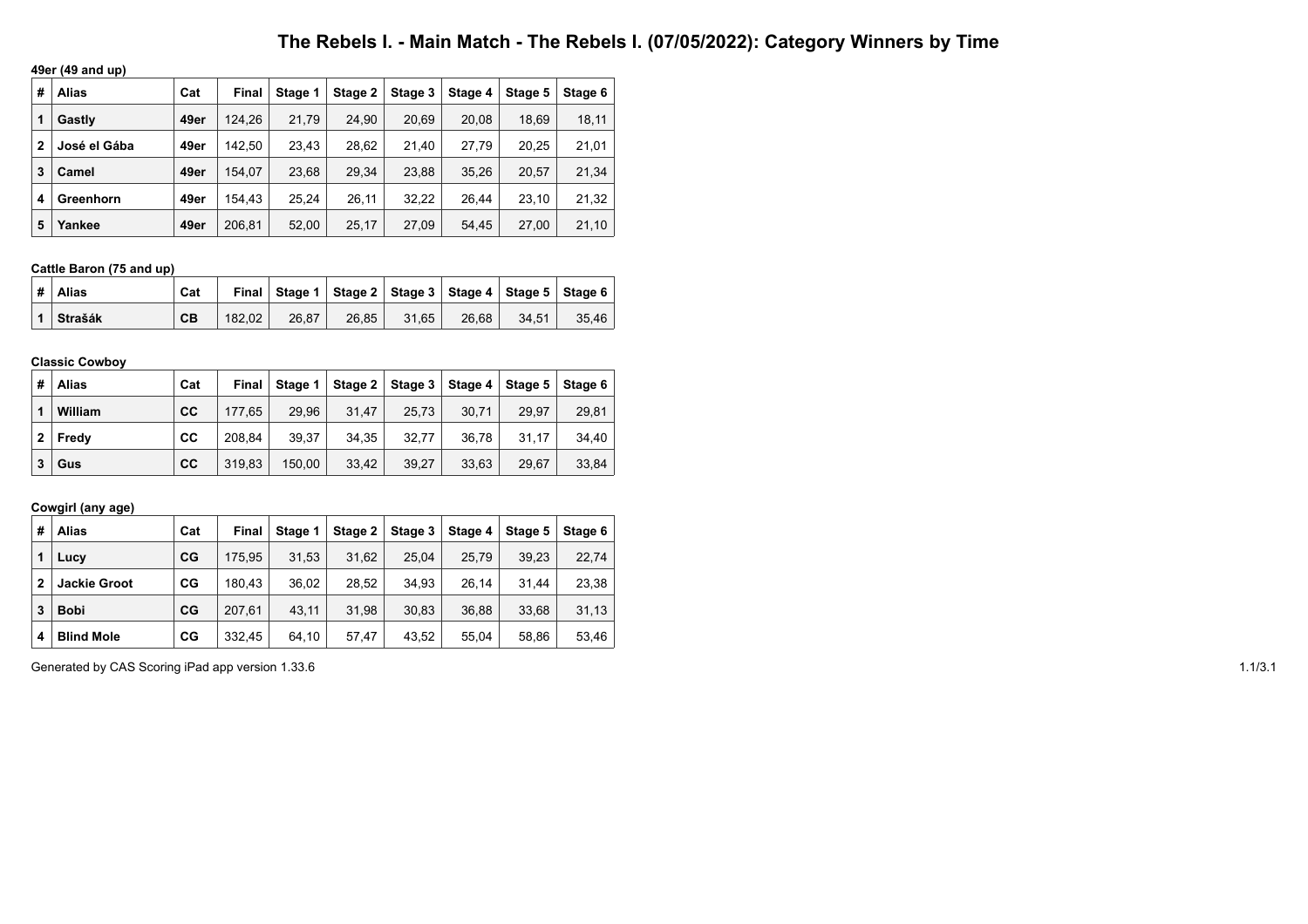# **The Rebels I. - Main Match - The Rebels I. (07/05/2022): Category Winners by Time**

|                | <b>Duelist</b>    |     |              |         |         |         |         |         |         |  |  |  |
|----------------|-------------------|-----|--------------|---------|---------|---------|---------|---------|---------|--|--|--|
| #              | <b>Alias</b>      | Cat | <b>Final</b> | Stage 1 | Stage 2 | Stage 3 | Stage 4 | Stage 5 | Stage 6 |  |  |  |
| 1              | Paden Mc Benedik  | D   | 176,75       | 33,88   | 28.40   | 30.05   | 28,23   | 27,22   | 28,97   |  |  |  |
| $\overline{2}$ | <b>Emmett</b>     | D   | 183,56       | 29,23   | 28.68   | 30.14   | 35.42   | 35.33   | 24.76   |  |  |  |
| 3              | <b>Jack Crabb</b> | D   | 208,53       | 33,55   | 35,30   | 29.99   | 38.48   | 37.26   | 33,95   |  |  |  |
| 4              | Quigley           | D   | 220.06       | 43.42   | 33,48   | 40,07   | 36,51   | 34,85   | 31,73   |  |  |  |
| 5              | <b>Malvíno</b>    | D   | 341,36       | 61,49   | 59,12   | 62,72   | 59,99   | 63,80   | 34.24   |  |  |  |

## **Elder Statesman (70 and up)**

| #              | Alias             | Cat | Final  | Stage 1 |       |       |       | Stage 2   Stage 3   Stage 4   Stage 5   Stage 6 |       |
|----------------|-------------------|-----|--------|---------|-------|-------|-------|-------------------------------------------------|-------|
| $\mathbf{1}$   | <b>Old Hungry</b> | ES  | 224.42 | 42.47   | 35.97 | 33.05 | 33.63 | 48.05                                           | 31.25 |
| 2 <sup>1</sup> | Jerrv             | ES  | 295.60 | 50.96   | 48.38 | 84.71 | 43.46 | 31.89                                           | 36.20 |

#### **Gunfighter**

| ∣#∣Alias       | Cat |        |       | Final   Stage 1   Stage 2   Stage 3   Stage 4   Stage 5   Stage 6 |       |       |       |       |
|----------------|-----|--------|-------|-------------------------------------------------------------------|-------|-------|-------|-------|
| <b>Bambino</b> | GF  | 240.36 | 34.27 | 77.22                                                             | 35.25 | 38.97 | 28.44 | 26.21 |

#### **Junior Boy (16 and under)**

| # | <b>Alias</b>    | Cat       | Final  | Stage 1 | Stage 2   Stage 3   Stage 4   Stage 5   Stage 6 |       |       |       |       |
|---|-----------------|-----------|--------|---------|-------------------------------------------------|-------|-------|-------|-------|
|   | Aio             | <b>JB</b> | 225.63 | 43.80   | 43.24                                           | 34.13 | 35.12 | 31.79 | 37.55 |
| 2 | <b>Mad Pete</b> | JВ        | 261.51 | 60.13   | 46.67                                           | 41.97 | 32.26 | 39.00 | 41.48 |

#### **Junior Girl (16 and under)**

| #                       | <b>Alias</b>         | Cat | Final  |       | Stage 1   Stage 2   Stage 3   Stage 4   Stage 5   Stage 6 |       |       |       |       |
|-------------------------|----------------------|-----|--------|-------|-----------------------------------------------------------|-------|-------|-------|-------|
|                         | <b>Dark She Wolf</b> | JG  | 256.37 | 49.23 | 46.17                                                     | 44.18 | 40.89 | 38.18 | 37.72 |
| $^{\circ}$ 2 $^{\circ}$ | Daisv                | JG  | 415.31 | 84.97 | 63.64                                                     | 45.00 | 80.50 | 68.00 | 73,20 |

# **Senior (60 and up)**

| # | Alias             | Cat | Final  | Stage 1 |       |       | Stage 2   Stage 3   Stage 4 | Stage 5   Stage 6 |       |
|---|-------------------|-----|--------|---------|-------|-------|-----------------------------|-------------------|-------|
|   | Dedo              | S   | 120.14 | 19.01   | 19.19 | 21.54 | 26.59                       | 16.32             | 17.49 |
| 2 | <b>Chevenne</b>   | s   | 215.10 | 44.15   | 51.21 | 34.55 | 38.18                       | 24.32             | 22.69 |
| 3 | <b>Orava Pete</b> | S   | 355,06 | 75.30   | 70.77 | 50.94 | 43.55                       | 52.23             | 62,27 |

Generated by CAS Scoring iPad app version 1.33.6 2.1/3.1